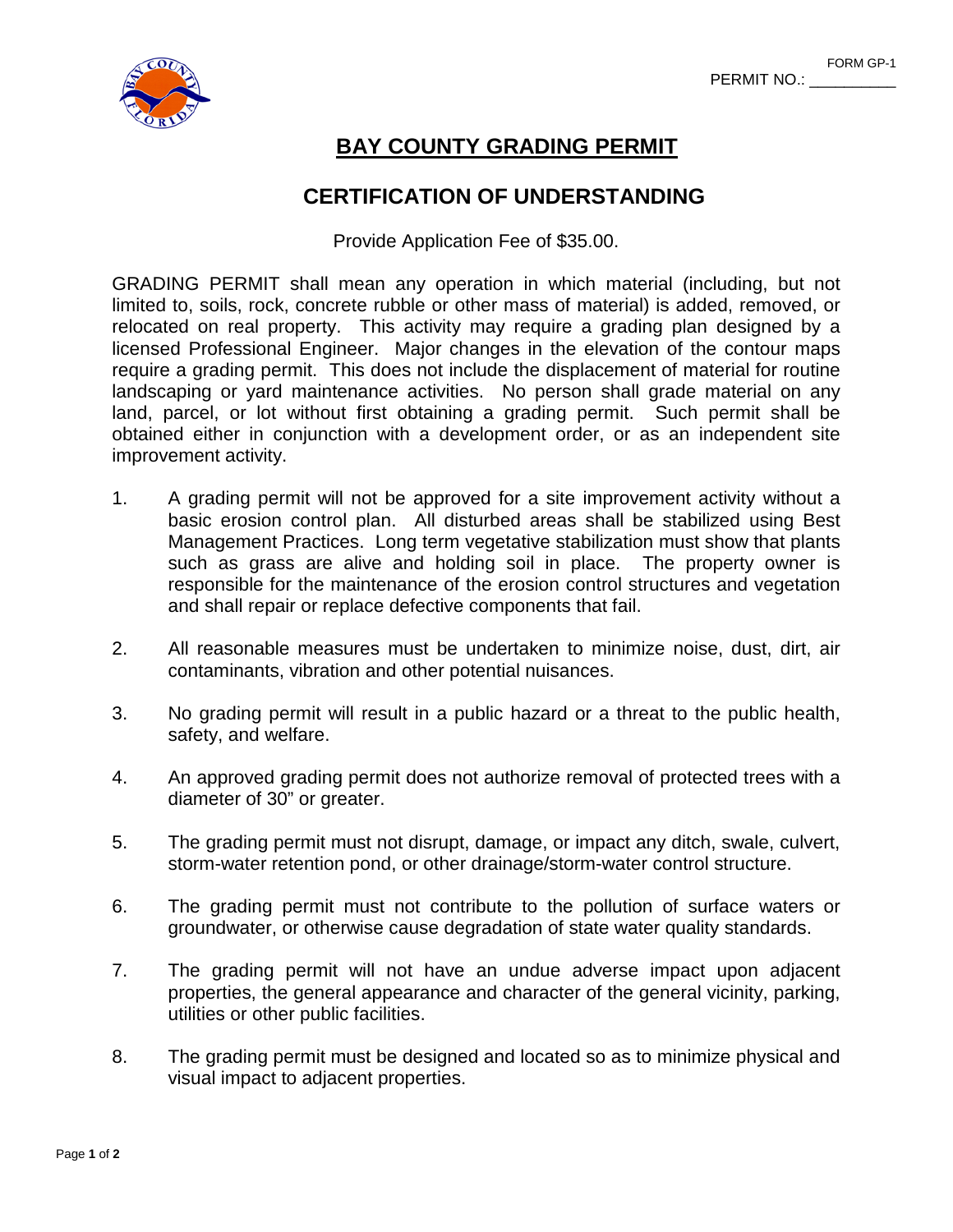PERMIT NO.: \_

**I/We, the undersigned, have read and will comply with these standards.**

| PURPOSE OF GRADING: | <u> 1980 - Johann Harry Harry Harry Harry Harry Harry Harry Harry Harry Harry Harry Harry Harry Harry Harry Harry</u> |
|---------------------|-----------------------------------------------------------------------------------------------------------------------|
|                     |                                                                                                                       |
|                     | STAFF SIGNATURE: ________________________DATE APPROVED: ________________________                                      |

NOTICE: Issuance of a development permit by a county does not in any way create any rights on the part of the applicant to obtain a permit from a state or federal agency and does not create any liability on the part of the county for issuance of the permit if the applicant fails to obtain requisite approvals or fulfill the obligations imposed by a state or federal agency or undertakes actions that result in a violation of state federal law.